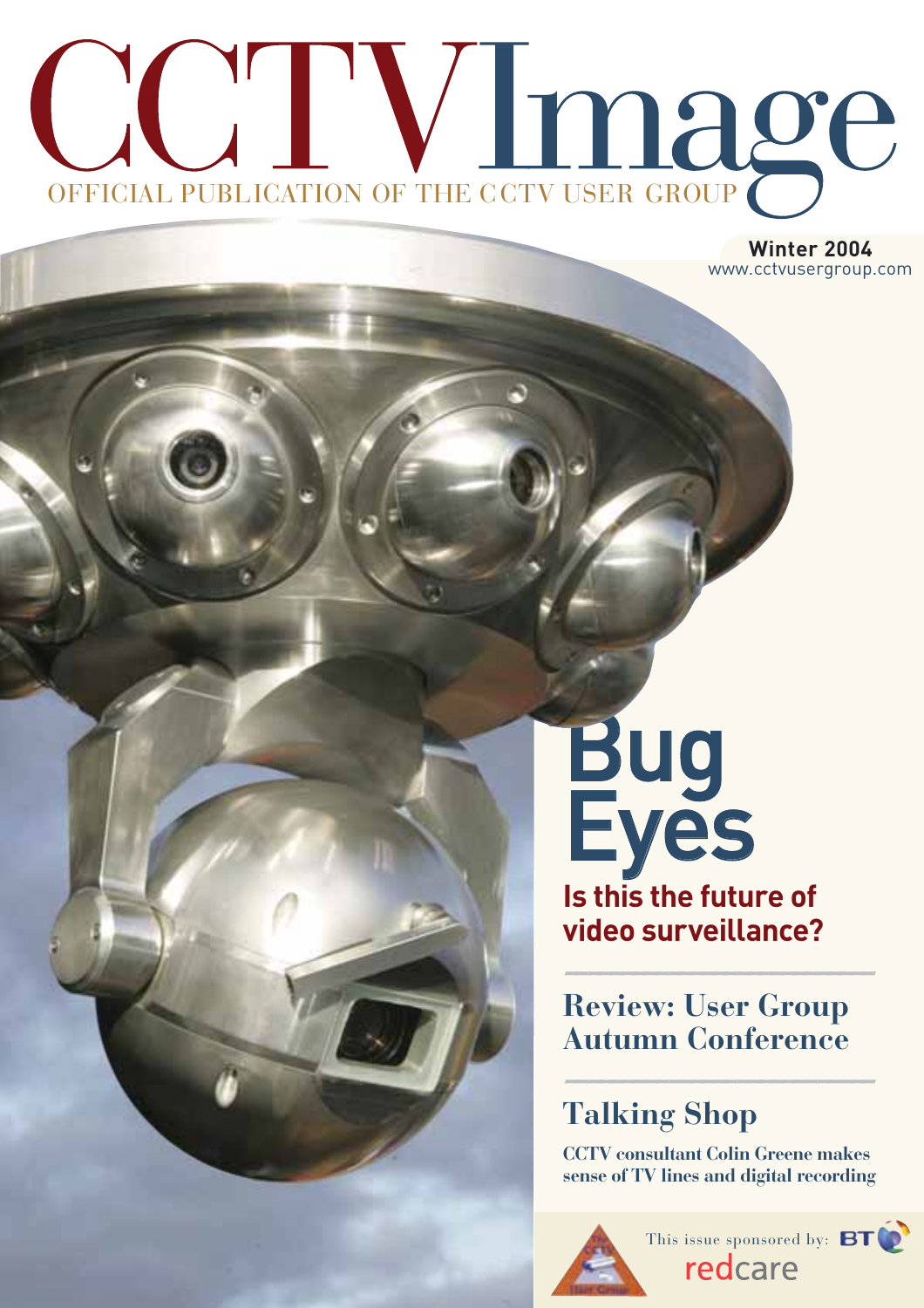# CCTVImage

Editor-in-Chief: Peter Fry CCTV User Group Tel. +44(0)1252-514876 Fax +44(0)1252-514879 peter.fry@cctvimage.com To join the CCTV User Group, please see the membership application form inside the magazine.

Editor: Tom Reeve Tel. +44(0)20-8255 5007 Fax +44(0)20-8255 5003 tom.reeve@cctvimage.com Please fax or email press releases and articles to the editor or mail them to: CCTV Image, PO Box 795A, Surbiton, KT5 8YB United Kingdom

Contributing Editor: Lawrence Cohen

Commercial Director: Peter Mawson Tel. +44(0)1543-250456 Mob +44(0)7841-693979 peter.mawson@cctvimage.com For a copy of our media pack, please contact the Commercial Director.

Business Manager: Charles Payne Tel. +44(0)1543-415044 Mob +44(0)7967-354647 charles@cctvinfo.com

Design Consultant: Brady Dahmer Creative

Administrative office: CCTV Image Magazine Bournes Farm Binfield Heath RG9 4JT

CCTV Image is published six times a year on behalf of the CCTV User Group by STL Publishing. It is sent free of charge to members of the CCTV User Group. For circulation details, please contact the Commercial Director.

Subscriptions: If you don't receive a regular copy of CCTV Image, you can subscribe by sending a cheque made payable to "CCTV Image" to the administrative office listed above. Annual subscription rates:  $UK - £25$ Europe – £35 Rest of world  $-$  £45

The CCTV User Group does not endorse any product or service advertised or mentioned in this publication. While every effort is made to ensure the accuracy of the content, neither the CCTV User Group nor STL Publishing can be held liable for mis-statements or inaccuracies contained herein.

© 2004 STL Publishing/CCTV User Group

# Winter 2004

| Sponsor's message: redcare vision. . 4                    |  |
|-----------------------------------------------------------|--|
|                                                           |  |
| News $\ldots \ldots \ldots \ldots \ldots \ldots \ldots 6$ |  |

#### Rooms with a View

| Croydon cracks down on crime 8                                                      |
|-------------------------------------------------------------------------------------|
| <b>User Group Assessment</b><br>and Accreditation. 10                               |
| <b>RAF Museum: Best kept</b><br>secret in London $\dots \dots \dots \dots \dots$ 11 |
| Epsom conjures up coverage $\dots$ 14                                               |
| Seeing Redbridge 16                                                                 |
| University opens up to                                                              |

#### Autumn Conference

| Pointing to a bright future $\dots \dots$ 18       |
|----------------------------------------------------|
| SIA sees operators as specialists. 19              |
| The case for the defence $\dots \dots 20$          |
| Image problem . $\dots \dots \dots \dots \dots 22$ |
| Tracking potential terrorists $\dots$ . 24         |
| Partnerships can prosper $\dots \dots 26$          |
| Recognising the future. $\dots \dots \dots 28$     |
|                                                    |

#### Technology

Talking shop: Colin Greene. . . . . . 30

#### **Cover story**:

| Bug eyes: Looking to the       |  |
|--------------------------------|--|
| future of video surveillance34 |  |
| Monitoring on the move 38      |  |
| Traffic enforcement:           |  |
| Road to ruin? 42               |  |
|                                |  |

| CUG Membership form $45$                                   |  |
|------------------------------------------------------------|--|
| Industry News $\dots \dots \dots \dots \dots 46$           |  |
|                                                            |  |
| Directory of member                                        |  |
| companies $\ldots \ldots \ldots \ldots \ldots \ldots$ . 48 |  |



8 Strong CCTV partnerships with police, hospitals and local businesses have helped Croydon Council cut crime.



11 The RAF Museum in Hendon is a mecca for aeroplane enthusiasts who come to wonder at the vintage aircraft



18 The CCTV User Group Autumn Conference in Bristol was another huge success. See pages 18-28.



38 Re-deployable cameras can help local authorities target the crime hotspots permanent cameras cannot reach

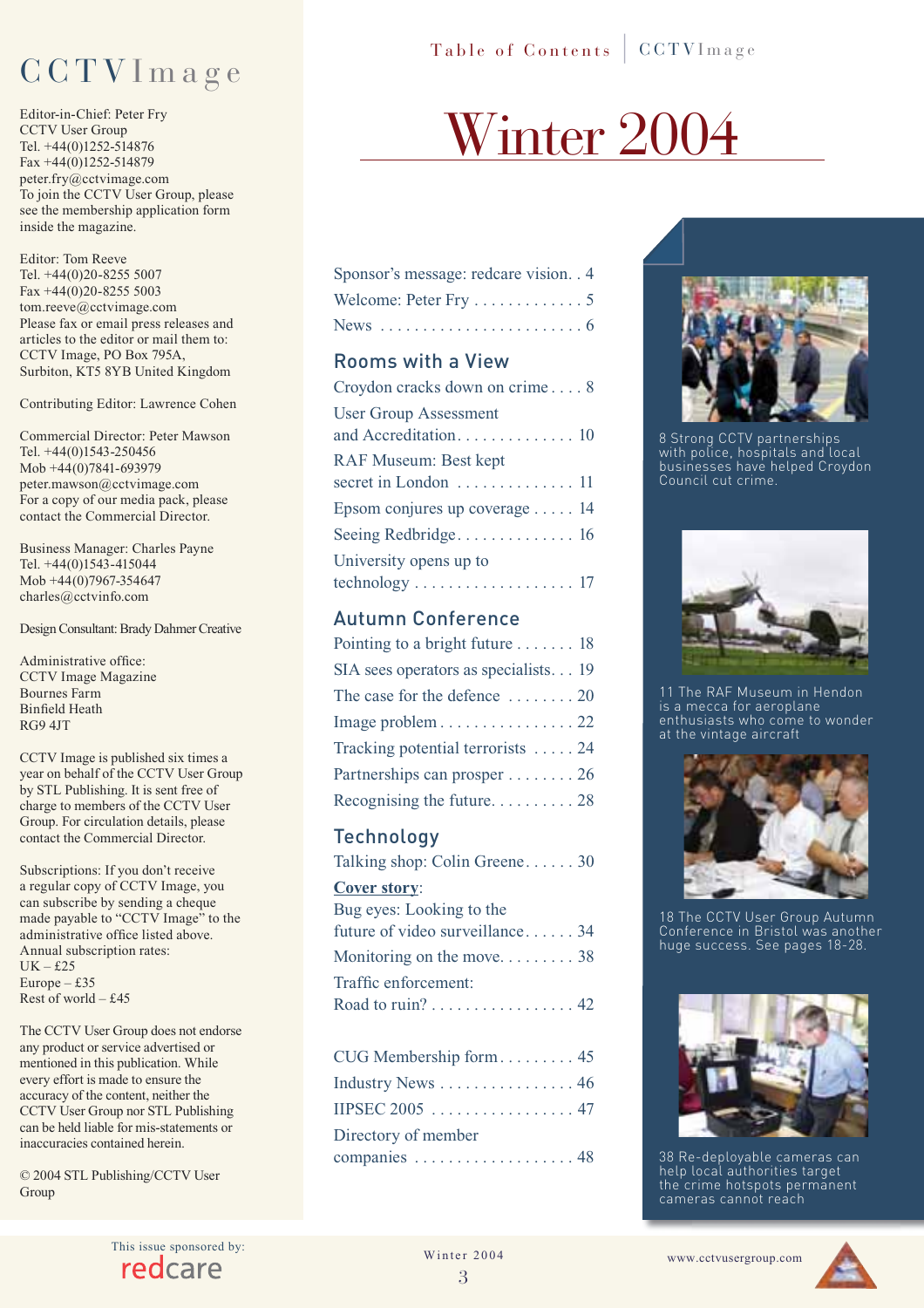#### Intelligent Video | CCTV Image

# CCTV goes bug-eyed

What started out as a quest for a camera that would provide automated monitoring for neighbourhood watch-type schemes has ended with the creation of a camera that looks like something that came from outer space. Tom Reeve reports

STUART THOMPSON, THE MANAGING DIREC-TOR of Viseum, set out four years ago to create a camera that would detect and record suspicious behaviour automatically.

The idea was to create a solution to address the need for something he calls "Group Shared Security", which is where people on a residential road club together to buy security – in this case, high-tech CCTV. He needed to find a solution that would provide 24/7 CCTV monitoring and be costeffective while offering guarantees of privacy to members of the public who would subscribe individually to the service.

### **Inspiration**

Stuart didn't start out in the security industry. The inspiration for Viseum came from a business he had started which involved setting up home networks in the Kensington and Highgate area of London.

"Our customers wanted to network their houses together because they lived in the same road," Stuart explains. "So I did that. Then they wanted to share CCTV cameras, and I started looking at how this could be a service to National Neighbourhood Watch."

Stuart went to visit the National Neighbourhood Watch Association where they ended up discussing CCTV more than anything else.

At the same time, in his own residential area in a town in Kent, there was a horrific attack on a woman, and he began asking people on his road if they wanted to have CCTV installed to protect them.

The feedback he received was initially negative. He says, "They said no way. We don't want people watching us on our own road. So I said, how about if you control it and no

one ever sees the video? They said if you can do that, then yes."

What followed was a feasibility study and meetings with people in the security industry, with Stuart trying to get to the bottom of why this hadn't been done before. "They told me the millions of reasons why it was a stupid idea," he says, but rather than get discouraged, Stuart used the information to shape the concept still further and to understand why the potential market for automated CCTV hadn't been addressed before.

The camera had to be self-guided, able to track and record suspicious behaviour autonomously, to avoid costly transmission and monitoring charges; it had to keep the images safe from unauthorised access and viewing; it had to be entirely self-contained, with all image processing undertaken by a standard PC; the images had to be recorded digitally to eliminate hassles with tape management; and it had to be simple to operate because the people administering the system would be members of the public who wouldn't necessarily have a great deal of technical training.

And following discussions with the CCTV User Group, he quickly accepted that the camera would have to address legislative issues such as the Data Protection Act and Human Rights Act if it were going to be used for public area surveillance.

# **Automated eyes**

Viseum is not the first or only software package that claims to automate the monitoring process. There are almost as many products on the market as there are universities, and there are many notable examples on the



#### Forward Vision has created this high-tech Viseum camera

market, originating from the UK and elsewhere around the world.

In the USA, Object Video is one product that is making great headway in the quest to dominate this emerging market. This intelligent algorithm will be incorporated into the new CCTV system being planned for the city of Chicago which will consist of over 2000 cameras when it is completed.

In the UK, IpsoTek produces an image analysis programme called Cromatica which detects unusual activity by recognising pre-programmed behavioural patterns. The 16-channel capacity system incorporates digital video recording and camera selection and management functions, and can recognise intrusion, congestion, abandoned packages and loitering.

Meanwhile in France, Blue Eye Video is a product which claims to do many of the things that Viseum can do, including following a person with a PTZ camera as well as recognising suspicious or unusual behaviour like entering a secure zone, staying longer than expected, moving faster than normal or large crowds of people gathering unexpectedly.

# **Closely guarded secret**

But Stuart claims that Viseum is unique because the software "intelligently controls a moveable camera using information from video content" – or in other words, it tracks objects and people with a PTZ camera based on parameters set by the system administrator. While other systems use intelligent video analysis to detect suspicious behaviour and raise an alarm, Viseum uses the information to also track the subject, something which Stuart says has been tried by other companies with limited success.

 This issue sponsored by: redcare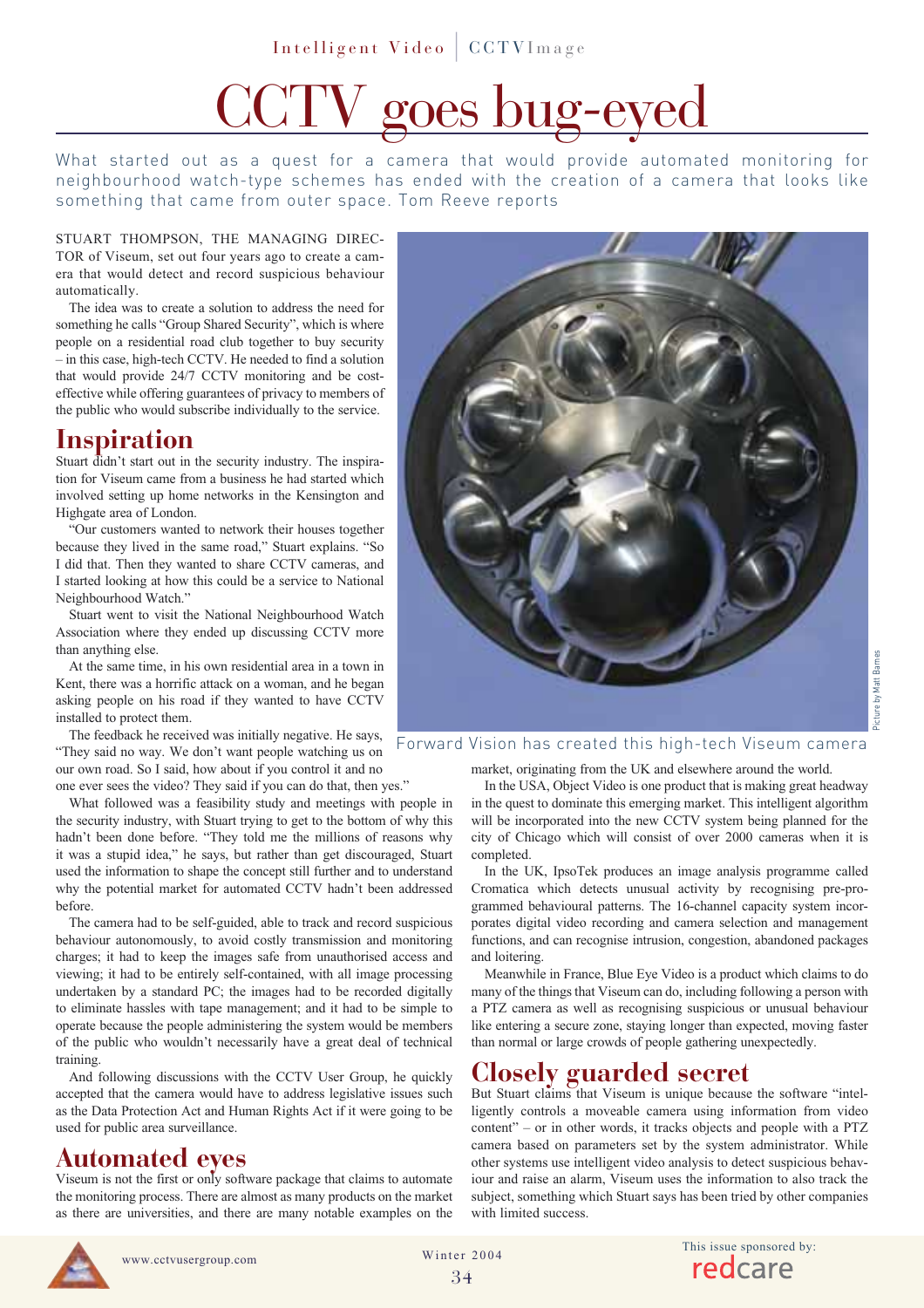The first thing you want to know about Viseum is, how does it do it? Unfortunately, Stuart is keeping shtoom on the subject. Over four years of software development has gone into the project, and he's not about to spill the beans now.

What he will say is that it analyses pixel changes and compares that with all other pixel changes to build a picture of what's happening in a scene. Then the software uses its knowledge of the physical word and the laws of physics to compute the speed, direction and size of objects to determine if they fall within the parameters set by the user.

That's the basic concept, but there's quite a lot of detail that Stuart won't go into, alluding only to a "secret ingredient" that drives the entire system. It took two years to crack the basic concept and create a workable prototype, with another two years spent refining the concept and bringing it to the stage where it's ready for market.

#### **Scrutiny**

But setting aside how it does it, what it does is impressive. An array of fixed cameras around the top of the camera unit provide a fixed panoramic view of the surrounding area. The Viseum software constantly scrutinises the scene to identify suspicious behaviour. When it gets a hit, this is where the software distinguishes itself from other products on the market: rather than simply trigger an alarm, it directs a PTZ camera to focus in on the suspicious activity. This enables the system to acquire much more detailed images than would be possible by simply recording the fixed cameras.

Stuart explains that the parameters for "suspicious" behaviour can be adjusted, depending on the site and the clients' requirements for monitoring, but examples of behaviour it can detect include loitering, erratic movement, violent behaviour, abandoned objects, vehicle movements and so on.

Placed on the side of a building or on a lamppost on a road, the Viseum camera can monitor the comings and goings of residents and visitors, providing a digital recording of significant events on a standard PC hard disk. It can also trigger an alarm to notify residents if certain types of events occur.

Viseum is designed to be a cost-effective alterna-

tive to monitored CCTV systems. By analysing the scene automatically – and locally – you eliminate at a stroke two of the most significant ongoing costs of CCTV systems: transmission and monitoring.

To answer the public's concern about people using the system to snoop on them, Viseum has safeguards built into it which limit access to the recorded images to authorised users only. If required, it can be set up so that images can only be viewed in the presence of the system administrator and a police officer.

# **Watching the community**

There are many potential applications for automated monitoring and tracking technology. Among these are town centre monitoring, ANPR, border control, rapid deployment cameras, perimeter protection and internal building security. But Stuart's favourite application is the one he built it for – community safety.

Viseum have registered the trademark "Community SafetyWatch" to describe their concept of licensing the product to neighbourhood watch groups that want to install self-monitoring CCTV on their street.

The service would be sold on a subscription basis to residents who would benefit from having their property monitored. In addition, part



Stuart Thompson with Plettac prototype of camera in Erith

of Stuart's plan is to piggyback wireless data services – ie, broadband internet – on the back of the system, to give subscribers an added value benefit.

The host PC would be located in one resident's home, linked via a cable to the camera unit outside. Access to the system would be via web browser interface, but strictly controlled according to the rules set out by the neighbourhood watch group. For instance, they might require that at least two members of the group were present to authorise access to the images, or only the chairman and deputy chairman would be allowed to access the images in the event of an incident having occurred in the area.

### **Prototype testing**

A prototype Viseum camera has been on trial at Erith in Kent for the past seven months. Using version 1.1 of the software, the camera has found the environment to be quite challenging because of the level of activity in the area. "We actually built it for quieter environments," Stuart explains.

They have used the feedback and test data from the site to refine Cont'd next page